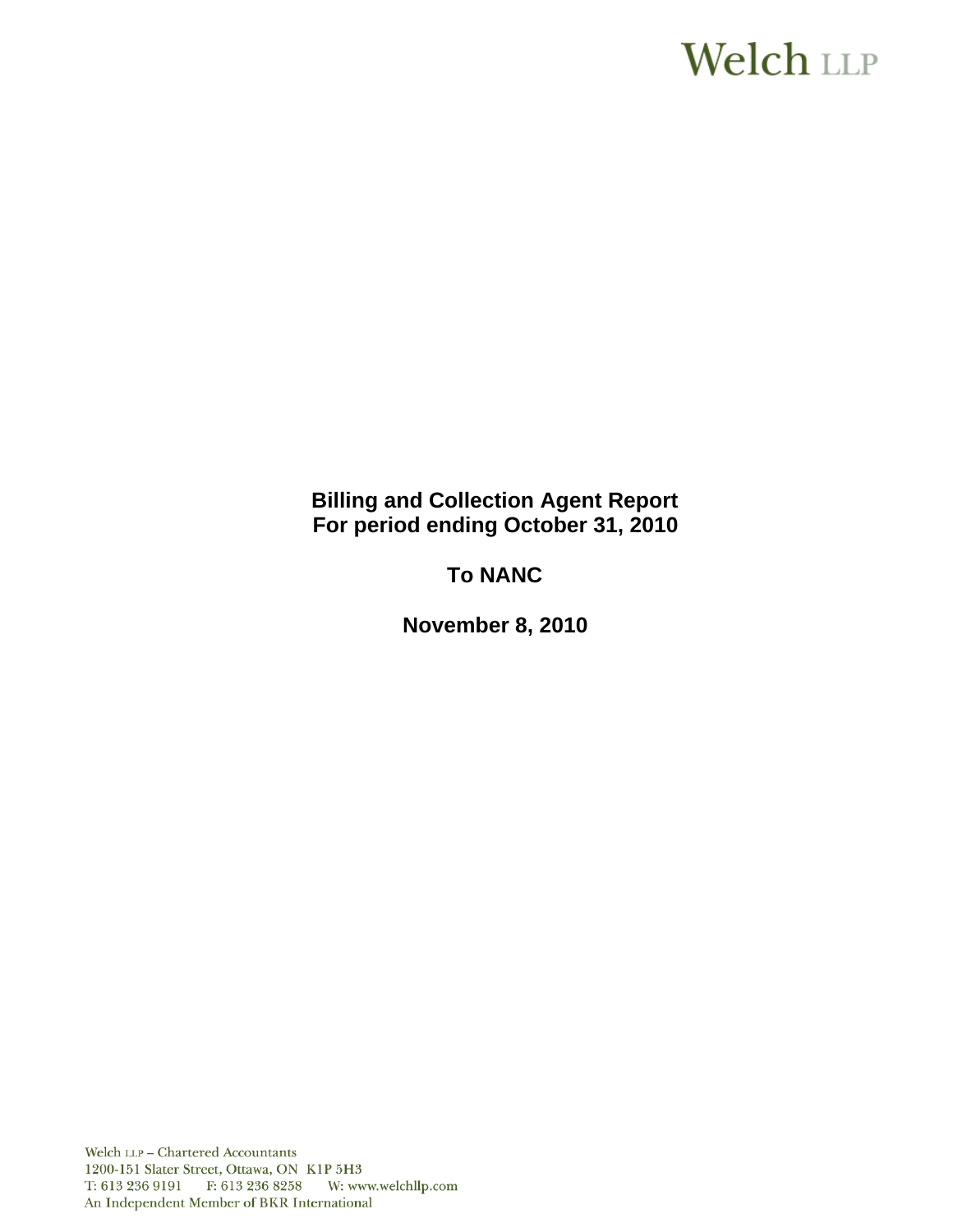## **NANPA FUND STATEMENT OF FINANCIAL POSITION October 31, 2010**

| <b>Assets</b>                                                                    |               |                 |
|----------------------------------------------------------------------------------|---------------|-----------------|
| Cash Balance in bank account                                                     |               | \$<br>2,804,141 |
| Receivable from US Carriers                                                      | 274,634       |                 |
| Receivable from Canada                                                           | 6,670         |                 |
| Receivable from Caribbean countries                                              | 2,254         |                 |
| Receivables forwarded to FCC for collection (Over 90 days)                       | 349,613       |                 |
| Allowance for uncollectible accounts                                             | (421,000)     | 212,171         |
| Prepaid maintenance contract                                                     |               | 7,363           |
| <b>Total assets</b>                                                              |               | 3,023,675       |
| Less: Accrued liabilities (see below for makeup)                                 |               | (400,019)       |
| <b>Fund balance</b>                                                              |               | \$<br>2,623,656 |
| <b>Makeup of Accrued Liabilities</b> (see following page for additional details) |               |                 |
| <b>Welch LLP</b>                                                                 | 40,200        |                 |
| <b>NEUSTAR Pooling 1K Block Pooling Expenses</b>                                 | 185,365       |                 |
| <b>NEUSTAR Admin Expenses</b>                                                    | 129,665       |                 |
| Ernst& Young LLP                                                                 | 36,000        |                 |
| Data Collection Agent - USAC                                                     | 8,789         |                 |
|                                                                                  | \$<br>400,019 |                 |

**\*\*\*\*\*\*\*\*\*\*\*\*\*\*\*\*\*\*\*\*\*\*\*\*\*\*\*\*\*\*\*\*\*\*\*\*\*\*\*\*\*\*\*\*\*\*\*\*\*\*\*\*\*\*\*\*\*\*\*\*\*\*\*\*\*\*\*\*\*\*\*\*\*\*\*\*\***

#### **Other items of note**

The FCC audit was substantially completed by the end of October. The operational audit will be commencing the third week of November.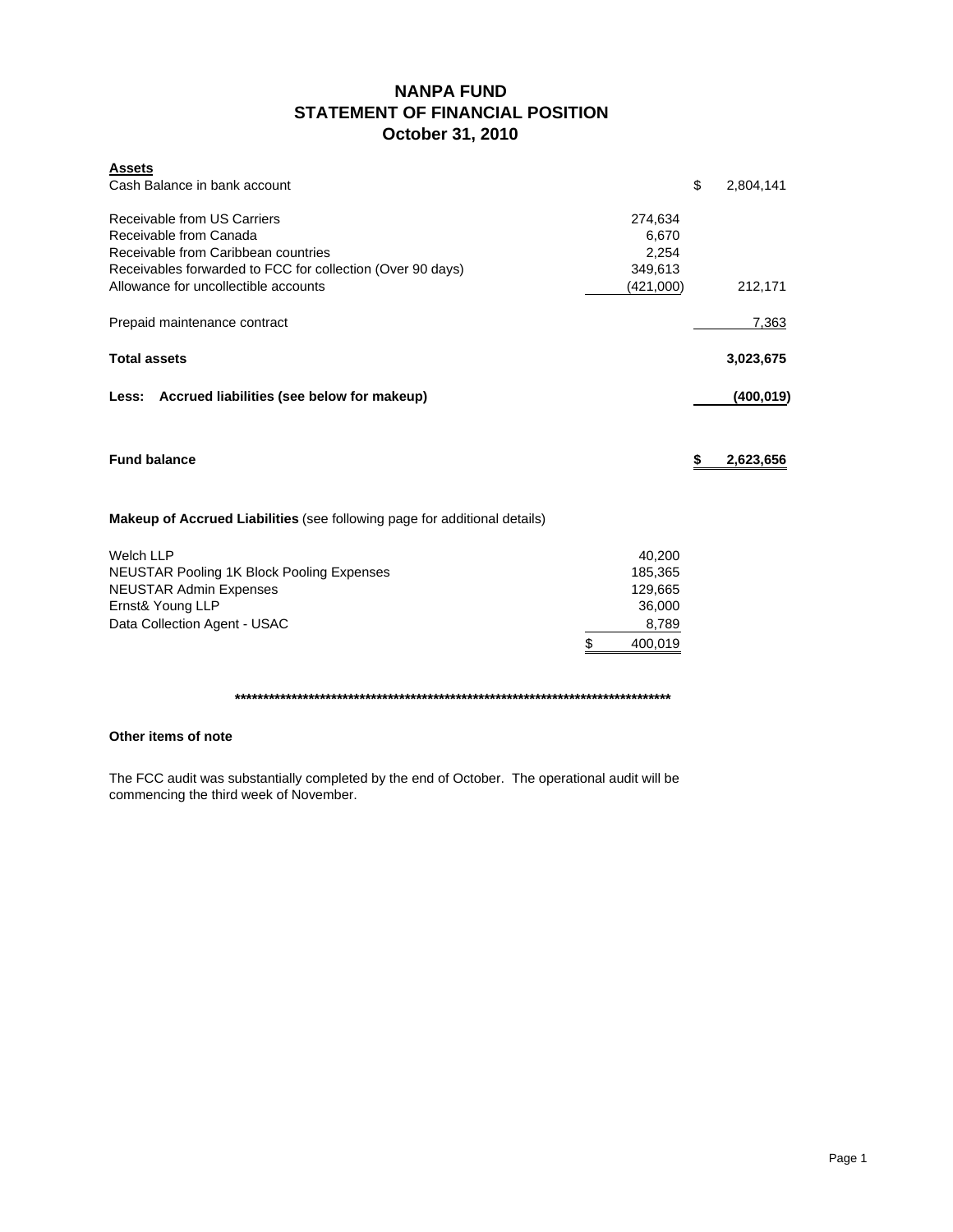#### **NANPA FUND FORECASTED STATEMENT OF CHANGES IN FUND BALANCEJULY 2010 TO JUNE 2011**

|                                                                            |            | <b>Actual</b>            |                          |                          |                        |                          |                        |                          |                          | <b>Budgeted</b>          |                          |                    | Variance between         |                   |                   |                                                |  |
|----------------------------------------------------------------------------|------------|--------------------------|--------------------------|--------------------------|------------------------|--------------------------|------------------------|--------------------------|--------------------------|--------------------------|--------------------------|--------------------|--------------------------|-------------------|-------------------|------------------------------------------------|--|
|                                                                            |            | Jul-10                   | Aug-10                   | Sep-10                   | Oct-10                 | <b>Nov-10</b>            | Dec-10                 | $Jan-11$                 | Feb-11                   | Mar-11                   | Apr-11                   | May-11             | $Jun-11$                 | <b>Total</b>      | <b>Budget</b>     | forecasted balance at<br>June 30/11 and budget |  |
| Revenue                                                                    |            |                          |                          |                          |                        |                          |                        |                          |                          |                          |                          |                    |                          |                   |                   |                                                |  |
| <b>International Contributions</b><br>Canada<br>Caribbean countries        | (1)<br>(1) | 13,339<br>16,403         | 6,670<br>$\sim$          | 6,670                    | 6,670                  | 6,670<br>$\sim$          | 6,670                  | 6,670                    | 6,670                    | 6,669                    | 6,669                    | 6,669              |                          | 80,036<br>16,403  | 80,036<br>16,403  |                                                |  |
| <b>Total International Contributions</b>                                   |            | 29,742                   | 6,670                    | 6,670                    | 6,670                  | 6,670                    | 6,670                  | 6,670                    | 6,670                    | 6,669                    | 6.669                    | 6,669              | $\overline{\phantom{a}}$ | 96,439            | 96,439            |                                                |  |
| Domestic Contributions - US carriers                                       | (1)        | 2,241,497                | 179,293                  | 188,748                  | 186,209                | 187,629                  | 187,629                | 187.629                  | 187,629                  | 187.629                  | 187.629                  | 187,629            |                          | 4,109,150         | 4,034,718         | 74,432                                         |  |
| Late filing fees for Form 499A                                             | (2)        | 100)                     | 9,700                    | 1,600.00                 | 200.00                 | $\overline{\phantom{a}}$ |                        | $\overline{\phantom{a}}$ | $\overline{\phantom{a}}$ | $\overline{\phantom{a}}$ | $\overline{\phantom{a}}$ | $\sim$             | 115,000                  | 107,000           | 115,000           | 8,000                                          |  |
| Interest income                                                            | (3)        | 1,128                    | 1,267                    | 1,439                    | 1,062                  | 1,000                    | 1,000                  | 1,000                    | 1,000                    | 1,000                    | 1,000                    | 1,000              | 1,000                    | 12,896            | 12,000            | 896                                            |  |
| <b>Total revenue</b>                                                       |            | 2,272,267                | 177,530                  | 198,457                  | 194,141                | 195,299                  | 195,299                | 195,299                  | 195,299                  | 195,298                  | 195,298                  | 195,298            | 116,000                  | 4,325,485         | 4,258,157         | 67,328                                         |  |
| <b>Expenses</b><br><b>NANPA Administration</b>                             | (4), (7)   | 139,465                  | 130,353                  | 130,041                  | 186,342                | 161,000                  | 131,000                | 131,000                  | 131,000                  | 131,000                  | 131,000                  | 131,000            | 131,000                  | 1,664,201         | 1,667,000         | 2,799                                          |  |
| 1K Block Pooling Administration                                            | (4), (8)   | 188,498                  | 186,932                  | 194,735                  | 185,365                | 185,365                  | 185,365                | 185,365                  | 185,365                  | 185,365                  | 185,365                  | 185,365            | 185,365                  | 2,238,450         | 2,229,082         | 9,368                                          |  |
| pANI                                                                       | (9)        | $\overline{\phantom{a}}$ | $\overline{\phantom{a}}$ | $\overline{\phantom{a}}$ |                        | 83,338                   | 16,666                 | 16,666                   | 16,666                   | 16,666                   | 16,666                   | 16,666             | 16,666                   | 200,000           | 200,000           |                                                |  |
| <b>Billing and Collection</b><br>Welch LLP<br><b>Data Collection Agent</b> | (4)<br>(5) | 21,359<br>3,707          | 20,100<br>3,636          | 20,100<br>3,706          | 20,100<br>4,289        | 20,100<br>4,500          | 20,100<br>4,500        | 20,100<br>4,500          | 20,100<br>4,500          | 20,100<br>4,500          | 20,100<br>4,500          | 20,100<br>4,500    | 20,100<br>4,500          | 242,459<br>51,338 | 238,800<br>54,000 | 3,659<br>2,662)                                |  |
| <b>Annual Operations Audit</b>                                             | (6)        | $\sim$                   | $\sim$                   | 36,000                   | $\sim$                 | $\sim$                   |                        | $\overline{a}$           | $\sim$                   | $\overline{\phantom{a}}$ | $\sim$                   |                    |                          | 36,000            | 36,000            |                                                |  |
| <b>Bank Charges</b>                                                        | (10)       | 1,426                    | 4,170                    | 1.741                    | 1,605                  |                          |                        |                          |                          |                          |                          |                    |                          | 8,942             | $\blacksquare$    | 8,942                                          |  |
| <b>Carrier Audits</b>                                                      | (11)       | $\overline{\phantom{a}}$ | $\sim$                   | $\sim$                   |                        |                          |                        |                          | 700,000                  |                          |                          |                    |                          | 700,000           | 700,000           |                                                |  |
| Bad debt expense                                                           | (12)       | 44,293                   | 9,977)                   | 3,473                    | 20,280.00              |                          |                        |                          |                          |                          |                          |                    |                          | 51,123            |                   | 51,123                                         |  |
| <b>Total expenses</b>                                                      |            | 398.748                  | 335.214                  | 382.850                  | 417.981                | 454,303                  | 357,631                | 357,631                  | 1,057,631                | 357,631                  | 357,631                  | 357,631            | 357,631                  | 5,192,513         | 5,124,882         | 67,631                                         |  |
| Net revenue (expenses)                                                     |            | 1,873,519                | 157,684)                 | 184,393)                 | 223,840)               | 259,004)                 | 162,332)               | 162,332)                 | 862,332)                 | 162,333)                 | 162,333)                 | 162,333)           | $241,631$ )              | 867,028)          | 866,725) (        | 303)                                           |  |
| Opening fund balance                                                       |            | 1,316,054                | 3,189,573                | 3,031,889                | 2,847,496              | 2,623,656                | 2,364,652              | 2,202,320                | 2,039,988                | 1,177,656                | 1,015,323                | 852,990            | 690,657                  | 1,316,054         | 1,366,725         | 50,671                                         |  |
| <b>Closing fund balance</b>                                                |            | 3,189,573                | 3,031,889                | 2,847,496                | 2,623,656              | 2,364,652                | 2,202,320              | 2,039,988                | 1,177,656                | 1,015,323                | 852,990                  | 690,657            | 449,026                  | 449,026           | 500,000           | 50,974                                         |  |
| Fund balance makeup:<br>Contingency                                        |            | 500.000                  | 500,000                  | 500,000                  | 500,000                | 500,000                  | 500,000                | 500,000<br>1,539,988     | 500,000                  | 500,000                  | 500,000                  | 500,000<br>190,657 | 500,000                  | 500,000           | 500,000           |                                                |  |
| Surplus                                                                    |            | 2,689,573<br>3,189,573   | 2,531,889<br>3,031,889   | 2,347,496<br>2,847,496   | 2,123,656<br>2,623,656 | 1,864,652<br>2,364,652   | 1,702,320<br>2,202,320 | 2,039,988                | 677,656<br>1,177,656     | 515,323<br>1,015,323     | 352,990<br>852.990       | 690,657            | 50,974)<br>449,026       | 50,974<br>449.026 | 500,000           |                                                |  |

**(1)** The US carrier contributions for the period from July 2010 to June 2011 and the International carrier revenue is based upon actual billings.

**(2)** These fees represent the \$100 late filing fee charged to those companies that do not file the Form 499A by the due date.

**(3)** Interest income projections are estimates

**(4)** The expense for 1K Block Pooling is based on the contract in force.

The cost of NANPA Administration is based on contract in force until January 8, 2011.

The cost of B&C Agent is based on the cost of the interim Welch LLP contract.

**(5)** The expense for the Data Collection Agent is based on estimate of costs by USAC for the 2010 calendar year.

**(6)** The cost for the annual operations audit performed by Ernst & Young is estimated at \$36,000.

**(7)** The November expense includes anticipated cost of a new server.

**(8)** No commentary for November

**(9)** Interim p-ANI administration is now covered under the new Pooling contract. \$200,000 has been allowed for the cost of permanent pANI in 2010/11. No change order has been issued.

**(10)** Bank fees are an expense to the Fund as per the new interim contract for the Billing and Collection Agent effective April 1, 2010.

**(11)** The budget allowed \$700,000 for carrier audits.

**(12)** The allowance covers all accounts considered potentially uncollectible at October 31, 2010. This will be covered by the contingency allowance.

#### **Assumptions: Reconciliation of Forecast at June 30, 2011 to Budget**

| Budgeted fund balance at June 30/11 - contingency                                      | 500,000   |
|----------------------------------------------------------------------------------------|-----------|
| Decrease in fund balance between budget period (February 2010) and June 2010           | (50, 671) |
| Additional billings over estimate from budget                                          | 74,432    |
| Late filing fees (reversal) for Form 499A - 2009                                       | (8,000)   |
| Additional interest earned to date compared to budget                                  | 896       |
| NANP Admin - difference between budget and actual contract awarded after budget period | 2,799     |
| Additional billings from B & C Agent due to renewal of contract                        | (3,659)   |
| Data Collection fees - Adjustment to actual from budget                                | 2,662     |
| Bad debts not budgeted for                                                             | (51, 123) |
| Pooling change orders                                                                  | (9,368)   |
| Carrier audits that will not be performed                                              |           |
| Permanent pANi that will not be expended prior to June 30th.                           |           |
| Bank fees to be covered by Fund under new B&C Agent contract                           | (8,942)   |
| <b>Forecasted Fund balance at June 30/11</b>                                           | 449,026   |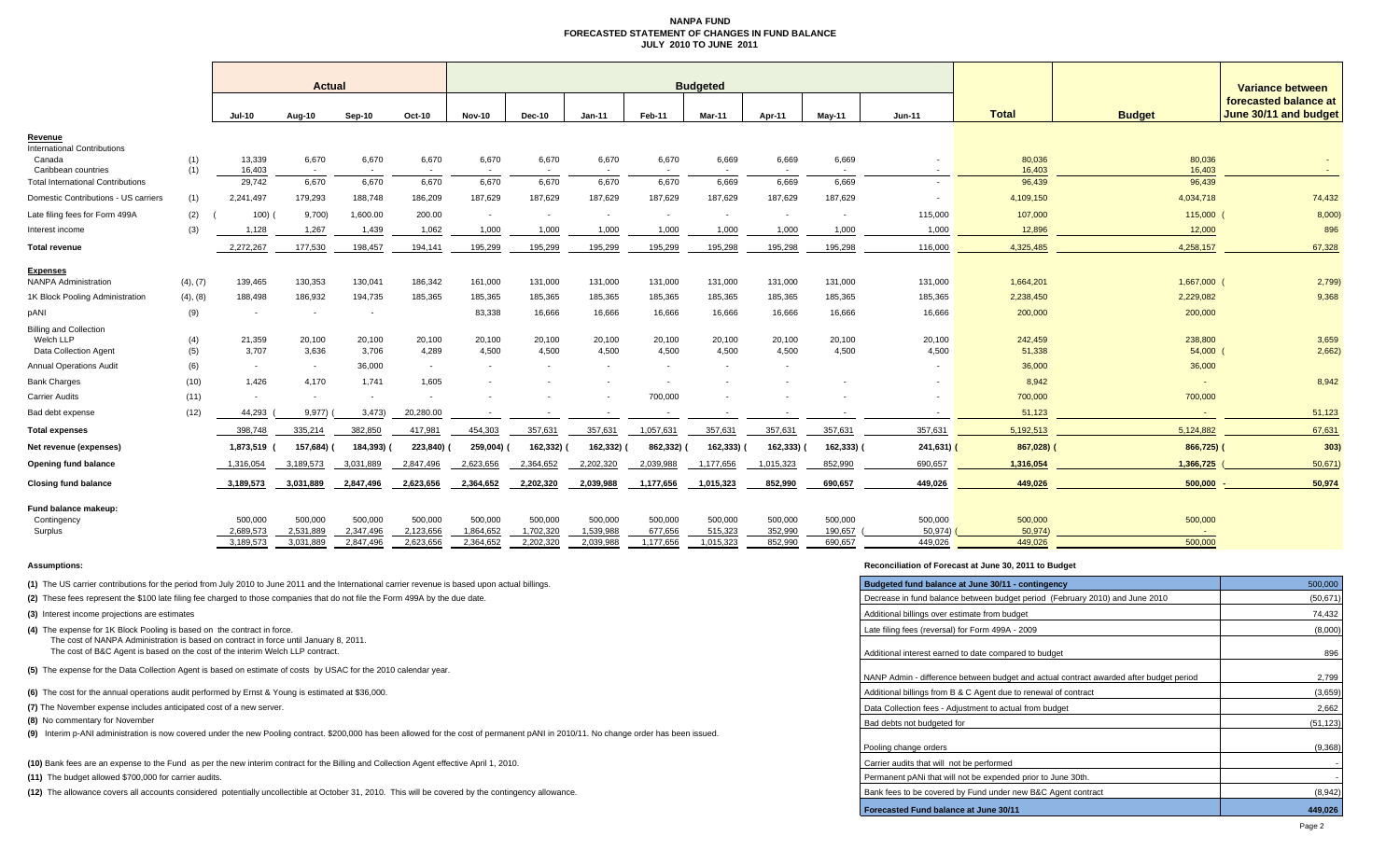**NANPA FUNDCURRENT AND FORECASTED LIABILITIES**

|                                                                                                                        |                |                                | Current |               |               |               |           |         |         |         |
|------------------------------------------------------------------------------------------------------------------------|----------------|--------------------------------|---------|---------------|---------------|---------------|-----------|---------|---------|---------|
|                                                                                                                        |                |                                | Oct-10  | <b>Nov-10</b> | <b>Dec-10</b> | <b>Jan-11</b> | Feb-11    | Mar-11  | Apr-11  | May-11  |
| <b>NEUSTAR - NANPA Administration contract</b>                                                                         |                |                                | 129,665 | 161,000       | 131,000       | 131,000       | 131,000   | 131,000 | 131,000 | 131,000 |
| - Payment authorized by the FCC on Oct 6/10, received by Welch Oct<br>26/10                                            |                |                                |         |               |               |               |           |         |         |         |
| September 2010                                                                                                         | 130,041        |                                |         |               |               |               |           |         |         |         |
| - Authorization by the FCC has not been received for payment                                                           |                |                                |         |               |               |               |           |         |         |         |
| October 2010                                                                                                           |                | 129,665<br>\$                  |         |               |               |               |           |         |         |         |
| <b>NEUSTAR - Block Pooling contract</b><br>- Payment authorized by the FCC on Oct 6/10, received by Welch Oct<br>26/10 |                |                                | 185,365 | 185,365       | 185,365       | 185,365       | 185,365   | 185,365 | 185,365 | 185,365 |
| September 2010                                                                                                         | \$185,365      |                                |         |               |               |               |           |         |         |         |
| Changer order #13<br>Changer order #14                                                                                 | 3,542<br>3,590 |                                |         |               |               |               |           |         |         |         |
| Changer order #15                                                                                                      | 2,238          |                                |         |               |               |               |           |         |         |         |
| - Authorization by the FCC has not been received for payment                                                           |                |                                |         |               |               |               |           |         |         |         |
| October 2010                                                                                                           |                | 185,365<br>\$                  |         |               |               |               |           |         |         |         |
| <b>Welch LLP - Billing &amp; Collection Agent</b><br>- Authorization by the FCC has not been received for payment      |                |                                | 40,200  | 20,100        | 20,100        | 20,100        | 20,100    | 20,100  | 20,100  | 20,100  |
| September 2010<br>October 2010                                                                                         |                | \$<br>20,100<br>20,100         |         |               |               |               |           |         |         |         |
|                                                                                                                        |                | \$<br>40,200                   |         |               |               |               |           |         |         |         |
| <b>USAC - Data Collection Agent</b>                                                                                    |                |                                | 8,789   | 4,500         | 4,500         | 4,500         | 4,500     | 4,500   | 4,500   | 4,500   |
| - Payment authorized by the FCC on Oct 6/10, received by Welch Oct<br>26/10                                            |                |                                |         |               |               |               |           |         |         |         |
| August 2010                                                                                                            | 3,656          |                                |         |               |               |               |           |         |         |         |
| - Authorization by the FCC has not been received for payment                                                           |                |                                |         |               |               |               |           |         |         |         |
| September 2010<br>October 2010 (estimate)                                                                              |                | 4,289<br>4,500                 |         |               |               |               |           |         |         |         |
|                                                                                                                        |                | 8,789<br>\$                    |         |               |               |               |           |         |         |         |
| <b>Carrier audits</b>                                                                                                  |                |                                |         |               |               |               | 700,000   |         |         |         |
| Ernst & Young LLP- Annual operations audit                                                                             |                |                                | 36,000  |               |               |               |           |         |         |         |
| Accrual for 2010/11 audit fee                                                                                          |                | 36,000<br>\$                   |         |               |               |               |           |         |         |         |
| <b>NEUSTAR - pANI administration</b>                                                                                   |                | \$<br>$\overline{\phantom{a}}$ |         | 83,338        | 16,666        | 16,666        | 16,666    | 16,666  | 16,666  | 16,666  |
| <b>Total</b>                                                                                                           |                |                                | 400,019 | 454,303       | 357,631       | 357,631       | 1,057,631 | 357,631 | 357,631 | 357,631 |